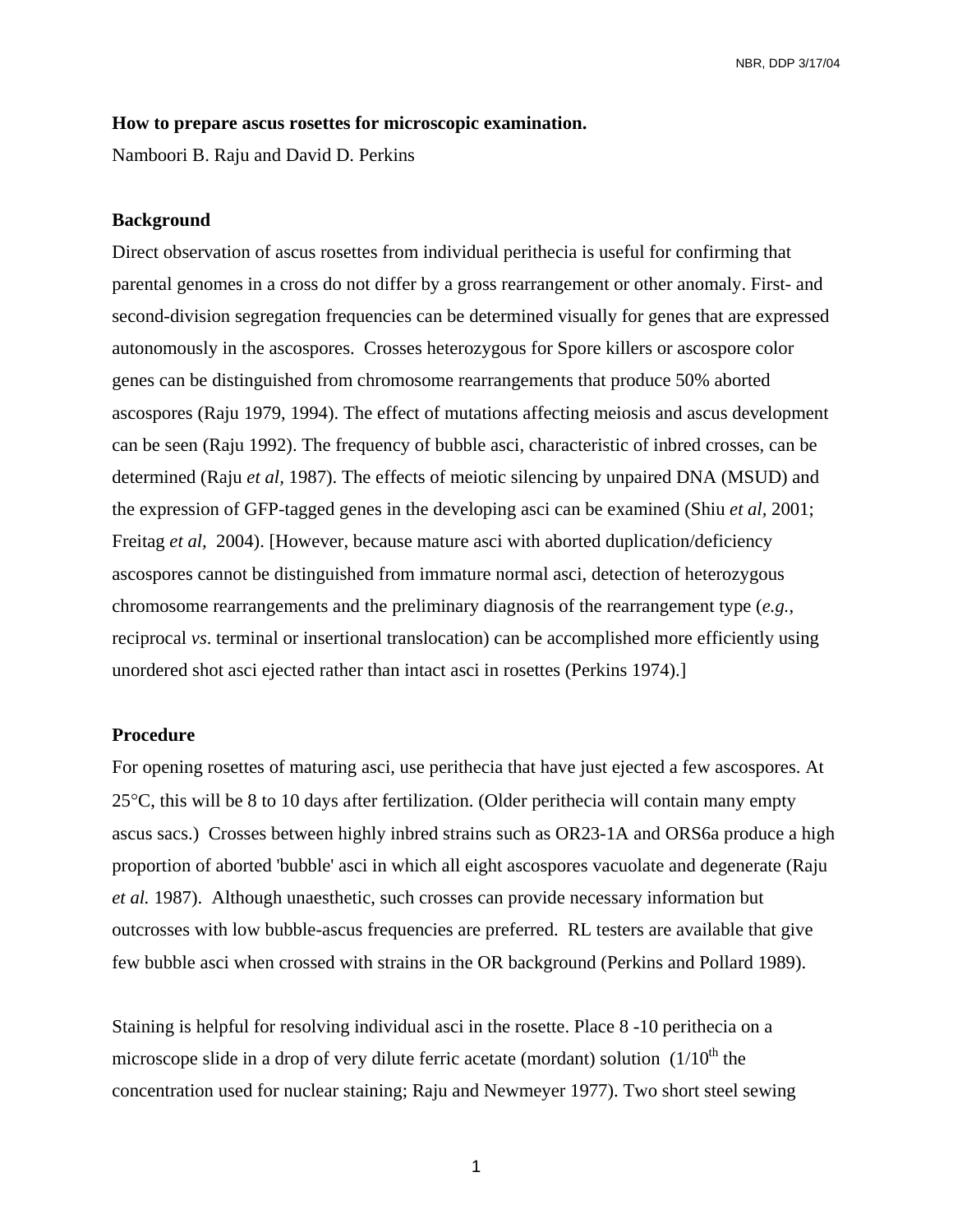NBR, DDP 3/17/04

needles are used, mounted in short holders. One is sharp, the other blunt (chisel shaped from a sharpening stone). At 50× magnification under a dissection microscope, hold a perithecium in place with the blunt needle, cut it open along the length of the perithecial beak with the sharp needle, and press the contents out. Open 8-10 perithecia and remove the perithecial walls and other debris. The perithecial contents usually come out as a large rosette of 100 to 200 asci. Use both needles to divide each rosette into 2 to 4 pieces, then add 1-2 drops of dilute hematoxylin  $(1/10<sup>th</sup>$  the concentration used for nuclear staining) and immediately mix the rosettes into the stain. Collect the fragmented rosettes toward the center of the drop, place a cover glass, and gently blot out the excess stain under a filter paper, taking care not to let the cover glass slide on the rosettes. Seal the edges of the cover glass with dental wax (use heated bent paper clip) or nail polish. Examine the asci at 100-200×.

If hematoxylin or mordant is not available, an alternative is Lactophenol-Cotton Blue mounting medium, which is routinely used by mycologists for examination of colorless specimens. *Formula*: Phenol (crystals) 20 g, Poirrier's (Cotton) Blue 0.25 g, Lactic Acid 16 ml, Glycerol 15.5 ml, Distilled water 40-50 m. Dissect perithecia in a drop of Lacophenool-Cotton Blue and proceed as described above. Sealing is unnecessary if the specimens are to be examined within ~2 hours.

## **References**

- Freitag, M., P. C. Hickey, N. B. Raju, E. U. Selker, and N. D. Read. 2004. GFP as a tool to analyze the organization, dynamics and function of nuclei and microtubules in *Neurospora crassa*. Fung. Genet. Biol. 41: 897-910.
- Perkins, D. D., 1974. The manifestation of chromosome rearrangements in unordered asci of Neurospora. Genetics 77: 459-489.
- Perkins, D. D., and V. C. Pollard. 1989. Alternate *fluffy* testers for detecting and diagnosing chromosome rearrangements in *Neurospora crassa*. Fungal Genet. Newsl. 36:63-64.
- Raju, N. B. 1979. Cytogenetic behavior of Spore killer genes in Neurospora. Genetics 93: 607-623.

Raju, N. B. 1980. Meiosis and ascospore genesis in Neurospora. Eur. J. Cell Biol. 23: 208-223. Raju, N. B. 1992. Genetic control of the sexual cycle in Neurospora. Mycol. Res. 96: 241-262.

2